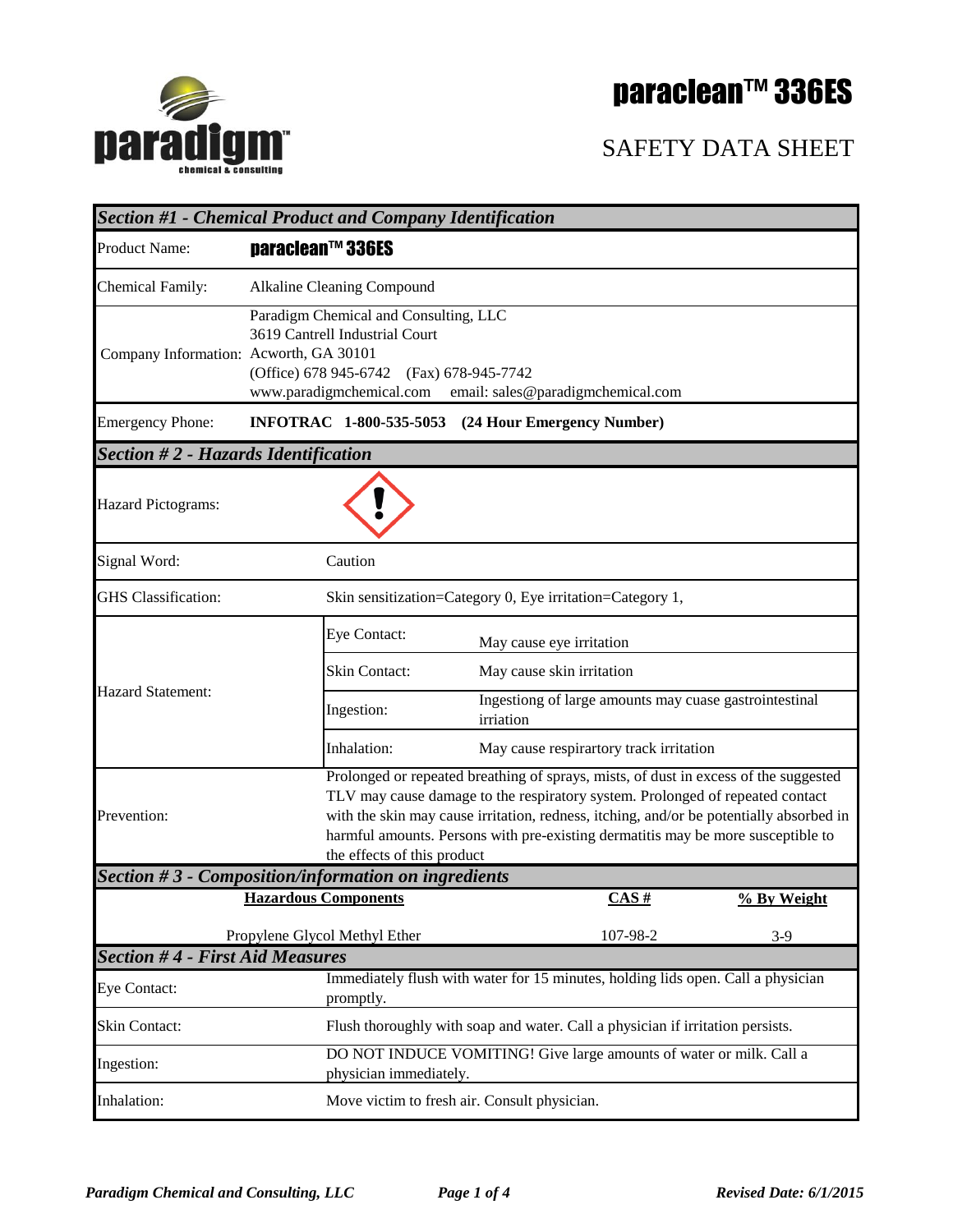| <b>Section #5 - Fire and Explosion Data</b>     |                                                                                                                                                                                                                                                                                                                                                                 |  |  |  |
|-------------------------------------------------|-----------------------------------------------------------------------------------------------------------------------------------------------------------------------------------------------------------------------------------------------------------------------------------------------------------------------------------------------------------------|--|--|--|
| <b>Flash Point:</b>                             | >200 degree's F by COC Method                                                                                                                                                                                                                                                                                                                                   |  |  |  |
| Flammable Limit:                                | LFL: N/A UFL: N/A                                                                                                                                                                                                                                                                                                                                               |  |  |  |
| <b>Extinguishing Media:</b>                     | Dry Chemical Foam, carbon dioxide, water fog                                                                                                                                                                                                                                                                                                                    |  |  |  |
| Fire Fighting Instructions:                     | Always wear self-contained breathing apparatus when fighting fires involving<br>chemicals.                                                                                                                                                                                                                                                                      |  |  |  |
| <b>Combustion Products:</b>                     | Flammable hydrogen gas may be liberated from contact with some metals.                                                                                                                                                                                                                                                                                          |  |  |  |
| Special Hazards:                                | None                                                                                                                                                                                                                                                                                                                                                            |  |  |  |
| <b>Section #6 - Accidental Release Measures</b> |                                                                                                                                                                                                                                                                                                                                                                 |  |  |  |
| Spill and Leak Procedures:                      | Use an inert material to absorb spill. Spill residual should be flushed with plenty of<br>water and neutralized with dilute hydrochloric or acetic acid before discharging to a<br>sanitary sewer system.                                                                                                                                                       |  |  |  |
| Reportable Quantity:                            | None                                                                                                                                                                                                                                                                                                                                                            |  |  |  |
| Section #7 - Handling and Storage               |                                                                                                                                                                                                                                                                                                                                                                 |  |  |  |
| Handling:                                       | Avoid eye contact. Avoid repeated or prolonged skin contact. Use proper PPE.<br>Avoid breathing mist or vapor. Use only in a well ventilated area. Unvented<br>containers may develop pressure. Open with caution. Wash hands thoroughly after<br>handling. Eye wash stations and safety showers should be easily accessible to areas<br>where product is used. |  |  |  |
| Storage:                                        | Keep containers closed when not in use. For maximum storage life, store at<br>temperatures below 90 degrees F (32.2 degrees C) Keep from freezing. Never use a<br>welding or cutting torch near stored material, even empty containers as product and<br>residual can ignite potentially explosively.                                                           |  |  |  |
|                                                 | <b>Section #8 - Exposure Controls / Personal Protection</b>                                                                                                                                                                                                                                                                                                     |  |  |  |
| Eyes and Face:                                  | Safety glasses with side-shields or chemical splash goggles                                                                                                                                                                                                                                                                                                     |  |  |  |
| Skin:                                           | Skin contact should be minimized. Impervious gloves (rubber or neoprene) are<br>recommended.                                                                                                                                                                                                                                                                    |  |  |  |
| Respiratory:                                    | Wear NIOSH-approved respirator appropriate for the vapor or mist concentration at<br>the point of use.                                                                                                                                                                                                                                                          |  |  |  |
|                                                 |                                                                                                                                                                                                                                                                                                                                                                 |  |  |  |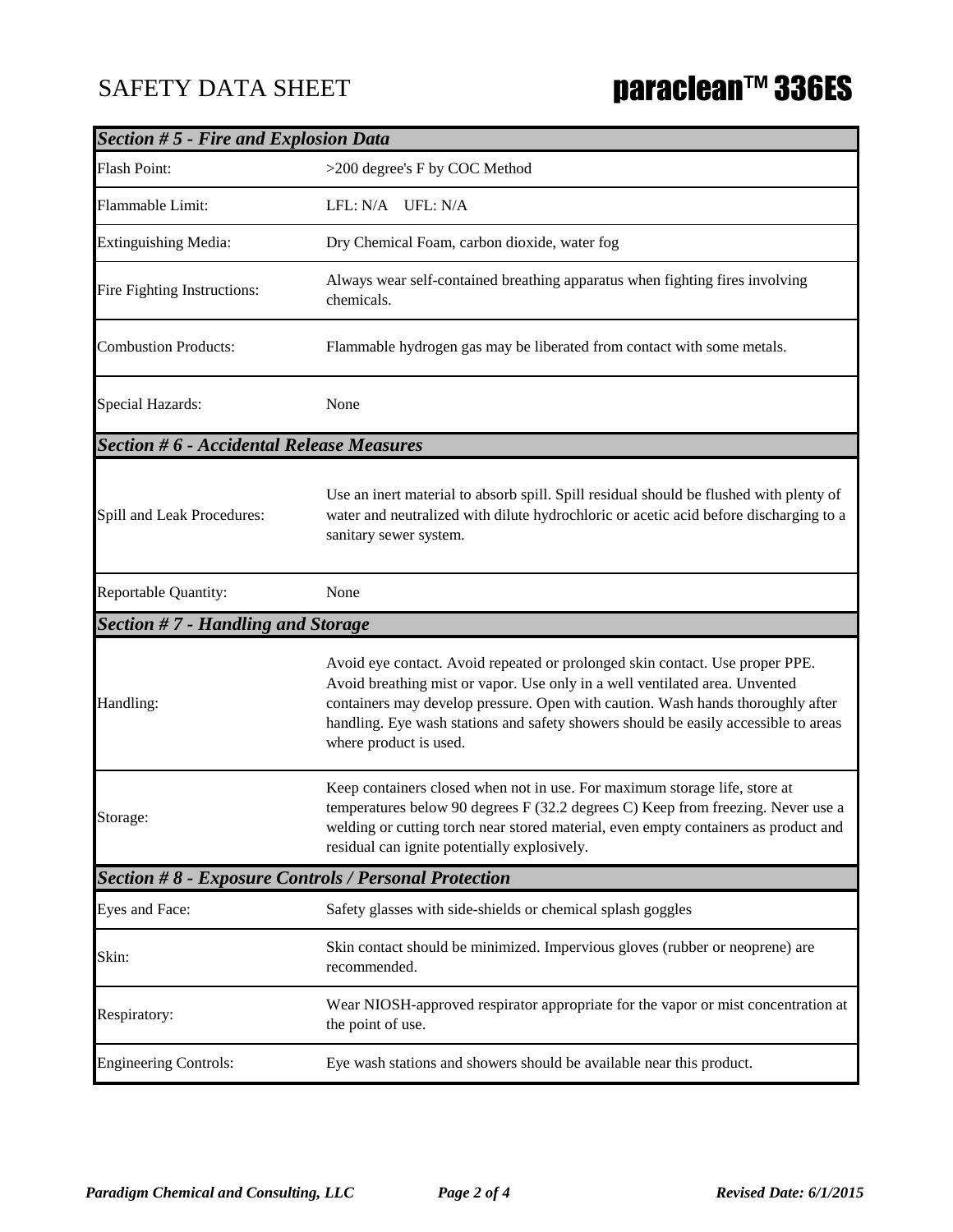## SAFETY DATA SHEET

| <b>Section #9 - Physical and Chemical Properties</b> |                                                                                                                       |  |  |  |
|------------------------------------------------------|-----------------------------------------------------------------------------------------------------------------------|--|--|--|
| Physical Appearance:                                 | Dark liquid                                                                                                           |  |  |  |
| Odor:                                                | Solvent                                                                                                               |  |  |  |
| pH:                                                  | >13                                                                                                                   |  |  |  |
| <b>Boiling Point:</b>                                | $>212$ Degrees F                                                                                                      |  |  |  |
| Freezing Point:                                      | N/A                                                                                                                   |  |  |  |
| Specific Gravity:                                    | 1.14                                                                                                                  |  |  |  |
| Density:                                             | 9.51                                                                                                                  |  |  |  |
| Vapor Pressure (mm Hg):                              | 17                                                                                                                    |  |  |  |
| Vapor Density:                                       | N/A                                                                                                                   |  |  |  |
| % Volatile:                                          | N/A                                                                                                                   |  |  |  |
| % VOC by EPA Method 24:                              | Not Available                                                                                                         |  |  |  |
| Solubility in Water:                                 | Miscible                                                                                                              |  |  |  |
| <b>Section #10 - Stability and Reactivity</b>        |                                                                                                                       |  |  |  |
| <b>Chemical Stability</b>                            | This product is stable under the recommended storage conditions.                                                      |  |  |  |
| Conditions to Avoid:                                 | None                                                                                                                  |  |  |  |
| Incompatibility with Other<br>Materials:             | Acids and strong oxidizing agents. Some metals such as aluminum, tin, galvanized<br>zinc, bronze or brass.            |  |  |  |
| Hazardous Decomposition:                             | On thermal decomposition oxides of carbon                                                                             |  |  |  |
| Hazardous Polymerization:                            | Will not occur                                                                                                        |  |  |  |
| <b>Special Remarks:</b>                              | None                                                                                                                  |  |  |  |
| <b>Section #11 - Toxicological Information</b>       |                                                                                                                       |  |  |  |
| Eye:                                                 | $\rm N/A$                                                                                                             |  |  |  |
| Dermal:                                              | N/A                                                                                                                   |  |  |  |
| Inhalation:                                          | N/A                                                                                                                   |  |  |  |
| Oral:                                                | N/A                                                                                                                   |  |  |  |
| Occupational Exposure Limits:                        | <b>ACGIH TLV</b><br><b>OSHA PEL</b><br><b>ACGIH STEL</b><br>1- Methoxy Propanol<br>10.0 ppm<br>100.0 ppm<br>150.0 ppm |  |  |  |